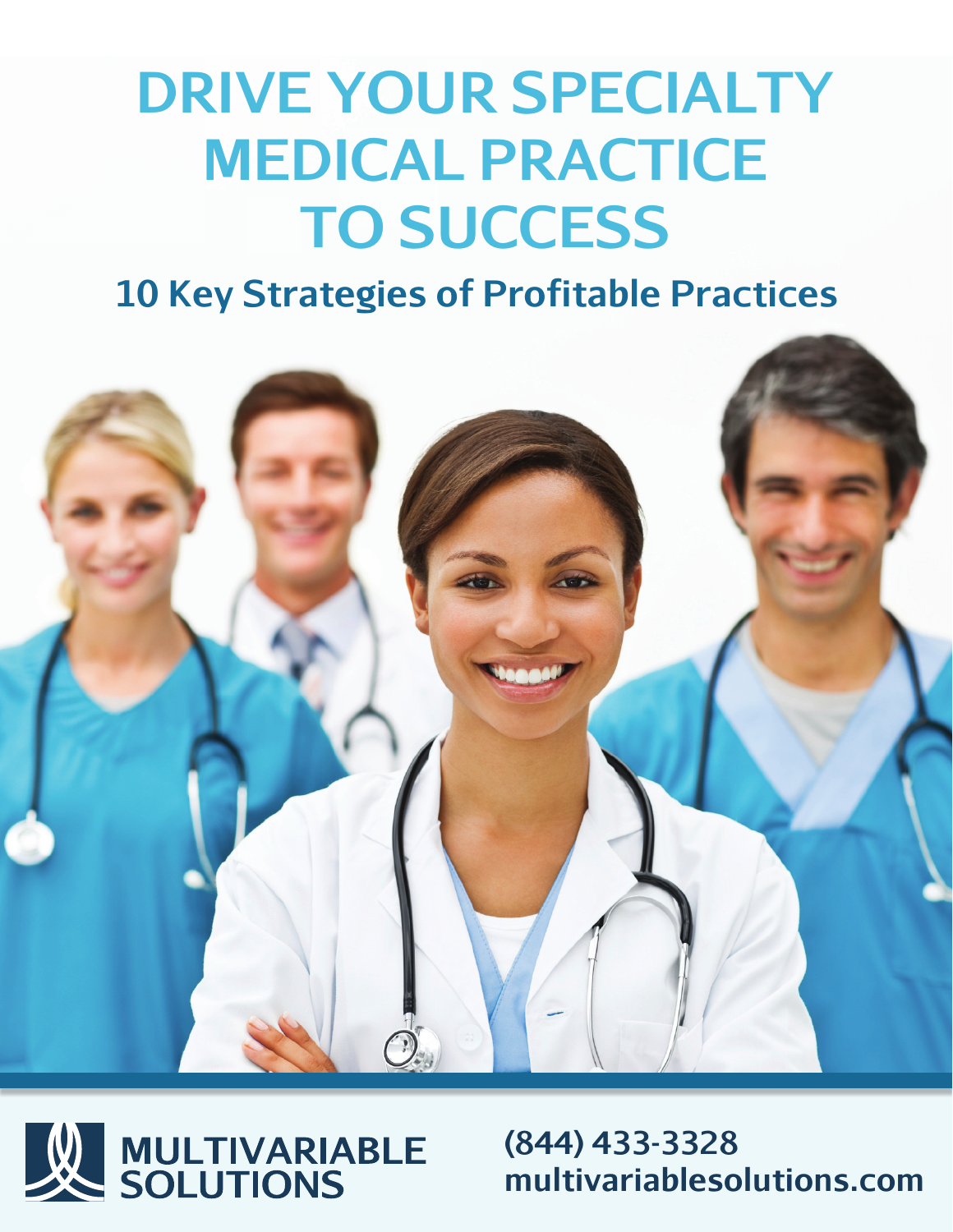## **Why do some specialty medical practices survive and thrive, while others fail?**

When two physicians offer comparable services to similar patient populations, one physician may struggle while the other builds a lucrative practice. Why do some medical practices survive and thrive, while others fail?

In 2013, financial pundits across the nation called becoming a doctor the "one" million dollar mistake." After more than a decade of higher education, the average new physician graduates with \$166,750 in debt. With the staggering price tag of medical school, reduced reimbursements from insurance companies, the high overhead costs of running a practice, and malpractice concerns, today's physicians face unprecedented challenges.

## **How can you stand out from the more than 800,000 licensed physicians in the United States?**

Whether you are building a medical practice from the ground up or have already joined an existing practice, mastering key business principles will help drive your success. **At its core, your medical practice is a business. You have the necessary education, training, and experience—but do you understand the business**  principles that are critical to your profitability?

This white paper discusses the business practices that will help your medical practice thrive in a competitive environment.

## **Continue reading to learn ten key strategies that will ensure your success in the years to come.**

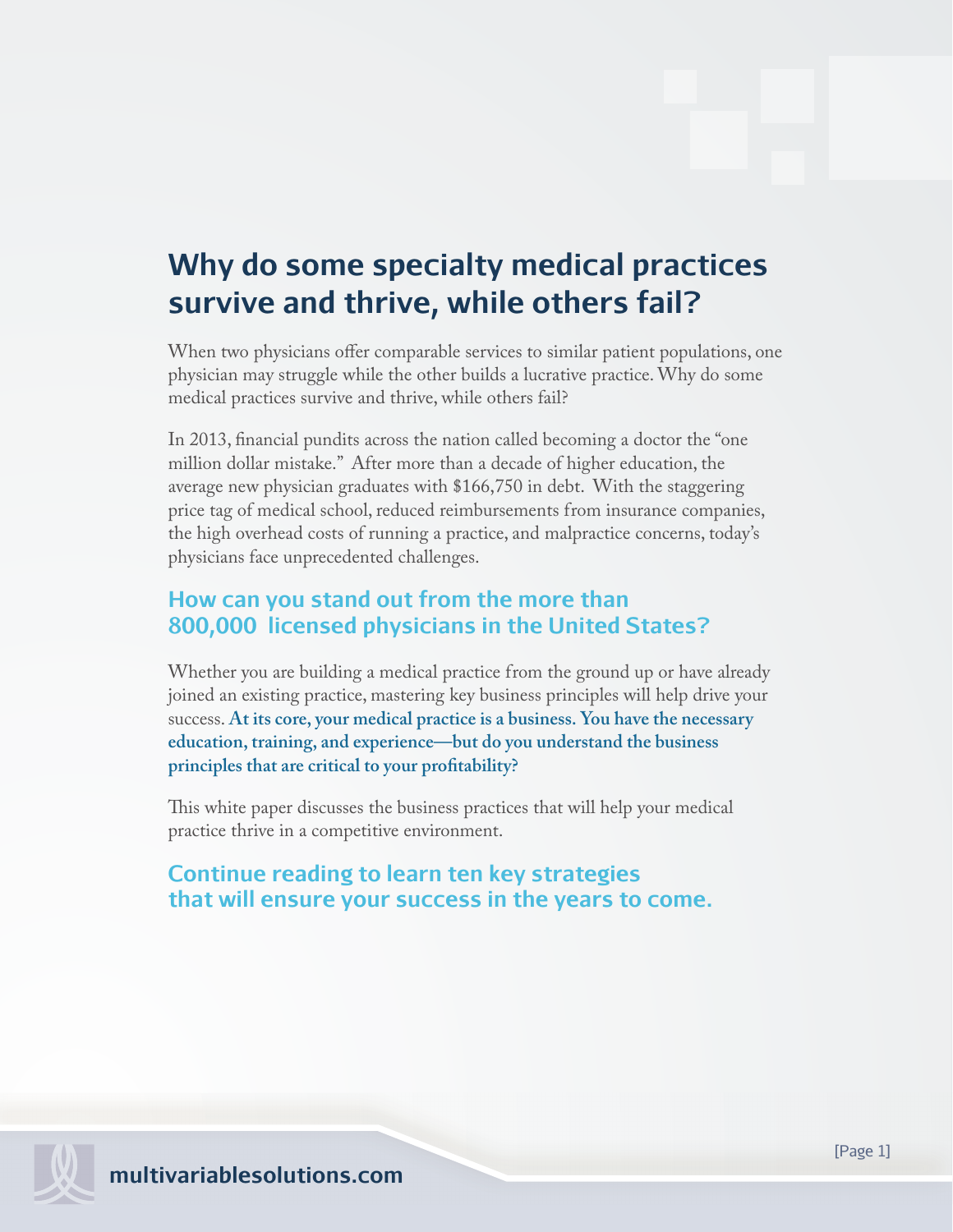

## **HIRE A DIRECTOR OF FIRST IMPRESSIONS**

Your receptionist will interact with every patient who contacts your office, whether by phone, e-mail, or in person. In some cases, your receptionist may be the *only* person with whom prospective patients speak before deciding whether to schedule an appointment which means your receptionist significantly impacts the number of new patients who make it through your front door. Does your receptionist know that he or she is your office's Director of First Impressions? Does he or she make a positive impression in person as well as over the phone?

**Key #2**

## **TRAIN YOUR TEAM TO PRIORITIZE PATIENT SATISFACTION**

For many patients, a simple doctor's visit can be a stressful experience. Are your nurses and staff attuned to the feelings and experiences of each patient? Do they show empathy to the stresses and anxieties your patients feel? Keep in mind that even common procedures are rarely routine for patients. After unexpected news or an uncomfortable surgery, kind words and a comforting smile can make all the difference.

The reality of running a medical practice is that your nurses and staff may spend as much time as you do—and in some cases, more time—with your patients. Often, your patients' satisfaction will come down to how they feel toward the people in your office. To ensure that your nurses and staff members make a positive impression, hire and train for communication skills, flexibility, empathy, and professionalism—all key traits of excellent customer care agents. Set clear expectations and make sure your team understands that patient satisfaction is a primary factor in your evaluations of their performance.

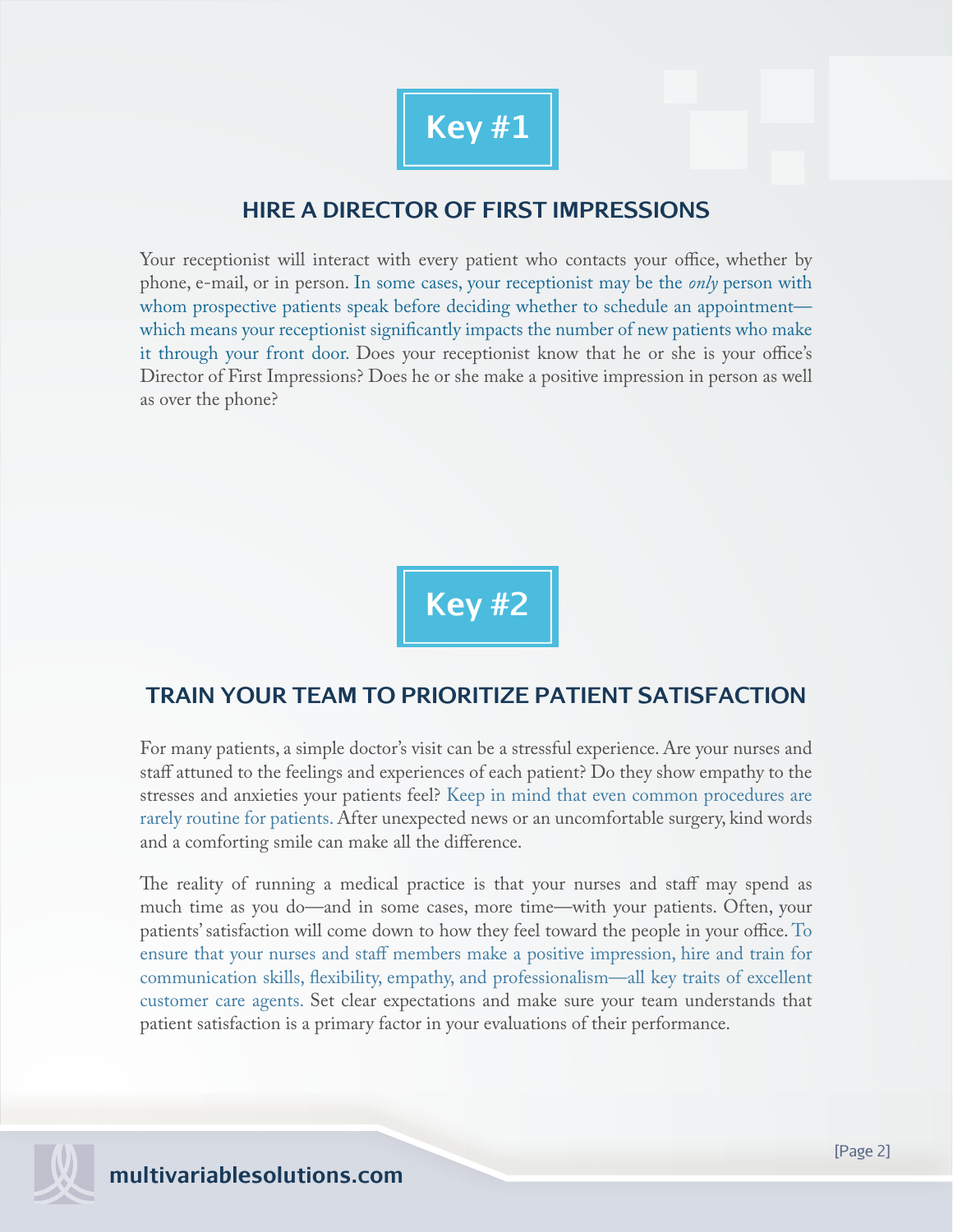

## **TREAT EVERY PATIENT LIKE A YELP REVIEWER**

When residency is over and an attending physician is no longer evaluating you, a more important question emerges: How will your own patients evaluate you? Review sites like Yelp and Google are rapidly becoming one of the most common methods for patients to research and choose new doctors. Preempt negative online reviews by staying attuned to your patients' attitudes. Do you and your staff actively solicit feedback from patients? Do your patients feel comfortable providing honest comments? Make sure your patients know that you appreciate their feedback—whether it's positive or negative.

While only a small percentage of patients write and post reviews online, a much higher percentage will read reviews. Keep in mind that resolving an issue with a current patient is almost always more cost-effective than finding a new patient. When your patience is wearing thin, remember that one poor review can cost you hundreds of thousands of dollars in potential revenue.Even if you have a successful direct mail campaign, prospective patients are likely to run a quick Google search or peruse Yelp reviews before picking up the phone to call you. The bottom line: To attract *new* patients, prioritize your *current* patients.

#### HAPPY PATIENTS, HEALTHY PRACTICE

Win glowing online reviews by focusing on first impressions and prioritizing the satisfaction of your current patients.

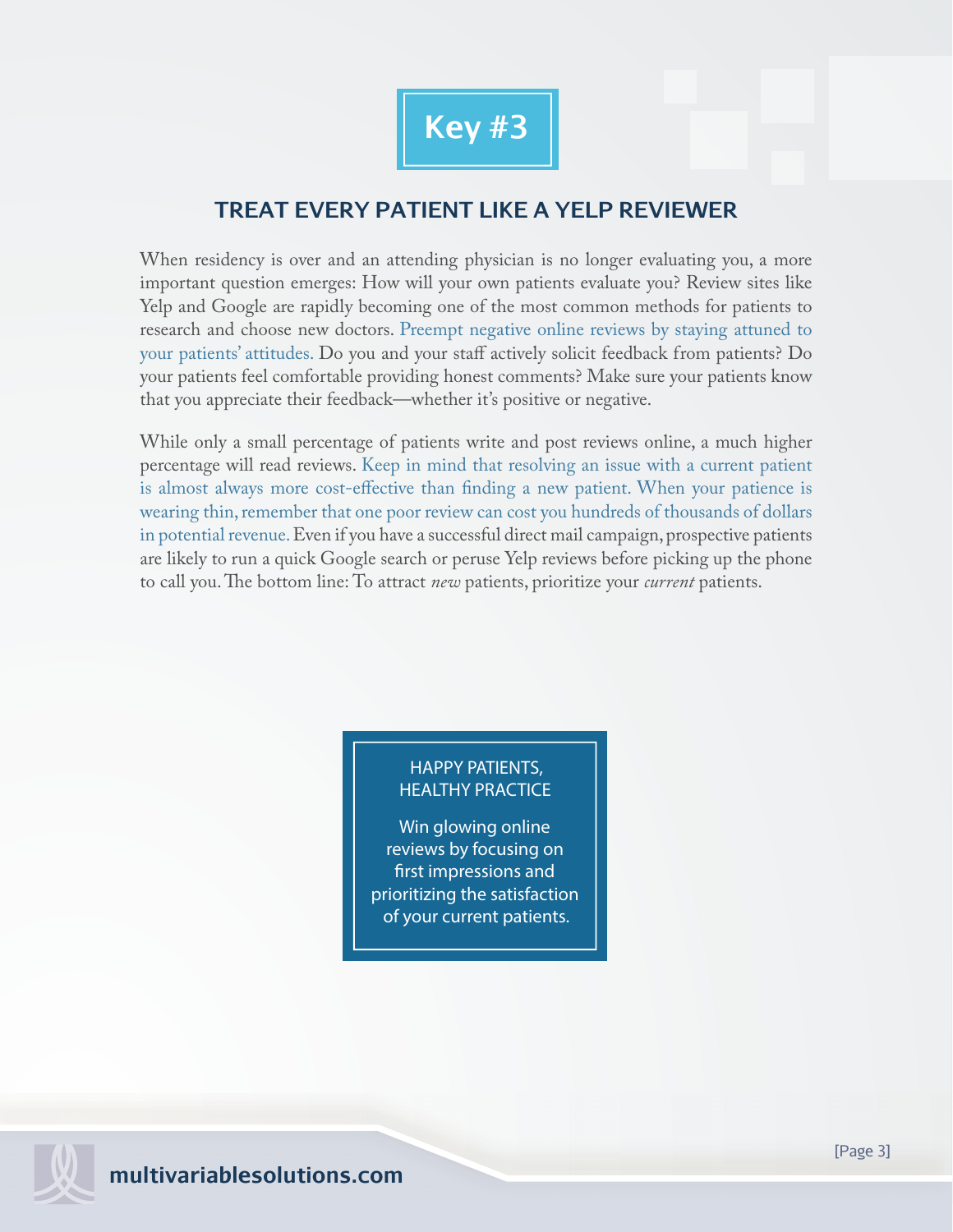

## **PREVENT MALPRACTICE SUITS THROUGH COMPASSIONATE CARE**

Even more terrifying than a poor review, the threat of a malpractice lawsuit strikes fear into the hearts of almost every practicing physician. Unfortunately, many physicians will be forced to defend themselves against malpractice at some point during their careers. Even worse, the average medical malpractice claim costs tens of thousands of dollars in defense fees, regardless of a win or loss.

Decades of studies have uncovered a consistent trend: Almost half of all malpractice suits are filed against just six percent of doctors. Do these doctors attract high-risk patients, work in high-risk specialties, or behave in ways that increase the likelihood of suits? Researchers have confirmed that physicians' bedside manner and patients' satisfaction with their received care are excellent predictors of a physician's risk of malpractice claims. In fact, patients' perceptions of a physician's behavior—including his or her tone of voice, warmth, and listening skills—more accurately predict malpractice claims than a physician's technical competence.

Physicians who build caring, respectful relationships with their patients, communicate clearly and openly, and express empathy are less likely to face malpractice claims—even when their patients have poor outcomes. In other words, a patient's emotional treatment may be just as important as his or her physical treatment.

Of course, some specialties do have statistically higher rates of malpractice and not all suits are avoidable, but too many doctors fall into the trap of assuming a malpractice suit is inevitable. Instead of assuming a claim is inevitable, commit to taking all possible actions to prevent malpractice suits. By doing everything in your power to head off claims before they are filed, you are protecting your practice's assets.

#### IDENTIFY YOUR COMPETITIVE ADVANTAGES

Know what sets your medical practice apart, and communicate those strengths to your patients.

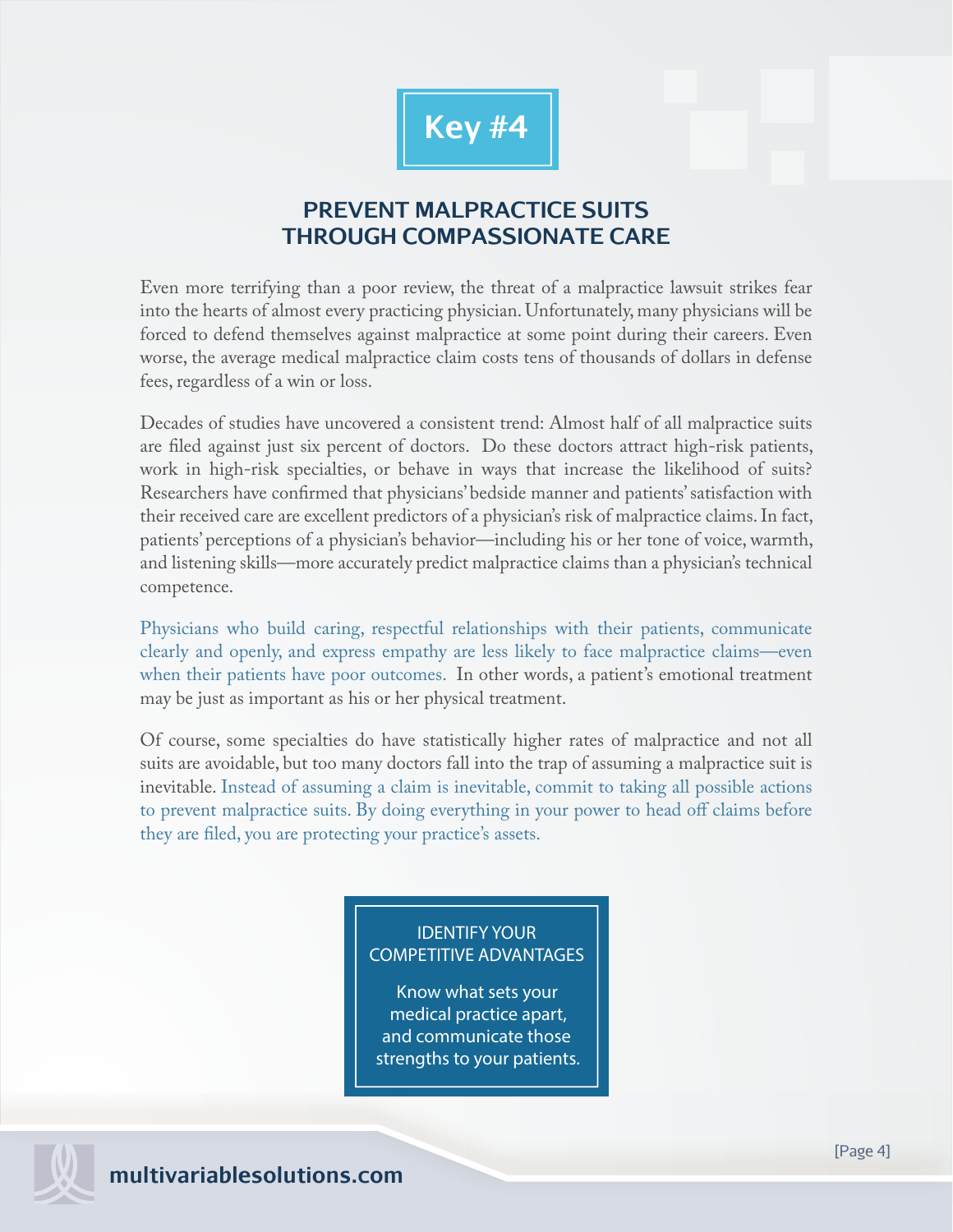

## **DIFFERENTIATE YOURSELF FROM OTHER MEDICAL PRACTICES**

Regardless of your specialty, differentiation is critical to gaining a competitive advantage. What do you offer that other medical practices do not? Staying up-to-date on the latest technology and offering unique services can help your patients as well as your profit margin, but only if your patients are aware of your offerings. Your patients may have no idea that you have state-of-the-art diagnostic equipment, while the physician down the street uses a decades-old model. Look for opportunities to keep your patients up-to-date on your practice's offerings.

Modern patients have many resources at their fingertips and your patients may seek out second—and even third—opinions. Don't be afraid to embrace and support other medical practices, even those with whom you compete. Whenever possible, strive to coordinate and communicate seamlessly with other physicians. When you efficiently and respectfully work with other medical practices on behalf of your patients, your office will stand out for its organization and professionalism. Respond promptly to requests, quickly confirm receipt of medical files, and return phone calls in a timely manner. Eventually, mutual referrals could play an important role in your new patient recruitment.

**Key #6**

## **OFFER CUSTOMIZED CARE PLANS**

Even when your day is filled with appointments, strive to spend one or two minutes with every patient to learn more about his or her unique history. Do your high-risk patients with a history of smoking know you offer CT screenings that can lead to life-saving early diagnoses of lung cancer? Do your patients interested in homeopathy know that you have an on-call massage therapist?

Note which services you have offered patients at past appointments, and also track the services that each patient's insurance plan covers. When a patient's plan covers additional procedures, inform the patient so that he or she has the opportunity to take full advantage of the coverage. Remember, presentation is key. How do you present and position care plans to new patients? Do you motivate through fear or through science? Different patients require different approaches, but all patients will appreciate an experience that is customized to their needs.

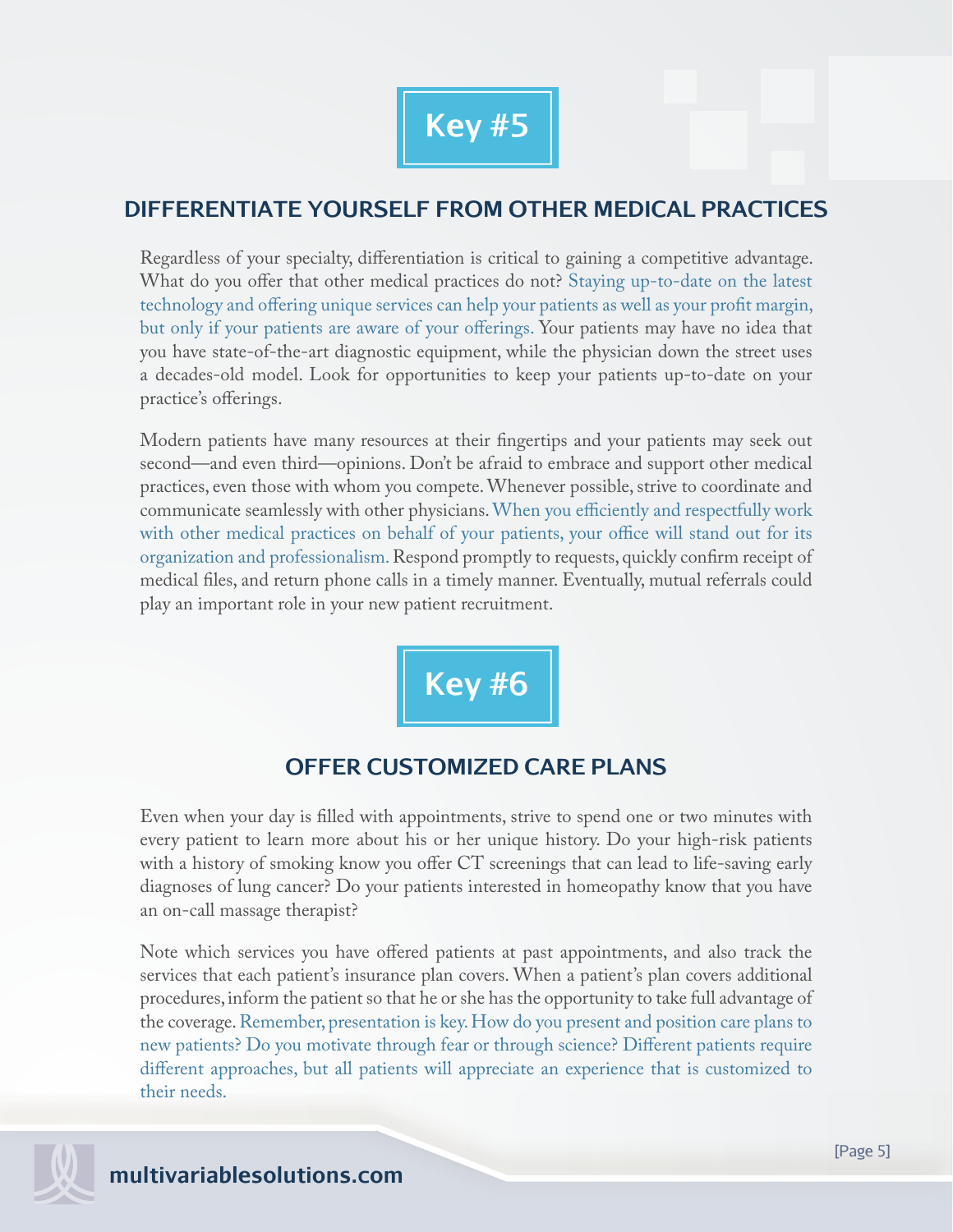

## **STREAMLINE YOUR OFFICE MANAGEMENT**

The average internist spends more than a quarter of his or her time on administrative tasks, while emergency practitioners spend nearly half of their time entering data. Routine activities like data entry, billing, and scheduling can quickly become a time-consuming headache without an organized system. Successful physicians think like CEOs, and they manage their medical practices like small businesses. To streamline office management, systemize or automate any activities that your staff will complete more than once. Organization and systemization will save precious time by eliminating the need to re-invent the wheel each time the same issues arise.

THINK LIKE A CEO, AND RUN YOUR PRACTICE LIKE A BUSINESS

Save time and money by streamlining your office management, implementing systemized organization, and seeking out areas for improvement.

**Key #8**

### **SEEK OUT AREAS FOR IMPROVEMENT**

Once you have systems in place, evaluate those systems and identify areas for improvement. Look for ways to save time and money. Is it possible to remind patients about upcoming appointments without interfering with your staff 's day-to-day responsibilities? Can you automate your reminder system to use e-mails and texts instead of phone calls?

Finally, remember to document your best practices. If your receptionist or office manager calls in sick, are your systems clearly documented so that others can quickly and easily take over? Your office should never rely on a single person to function properly. This type of documentation will also ease training of new staff members.

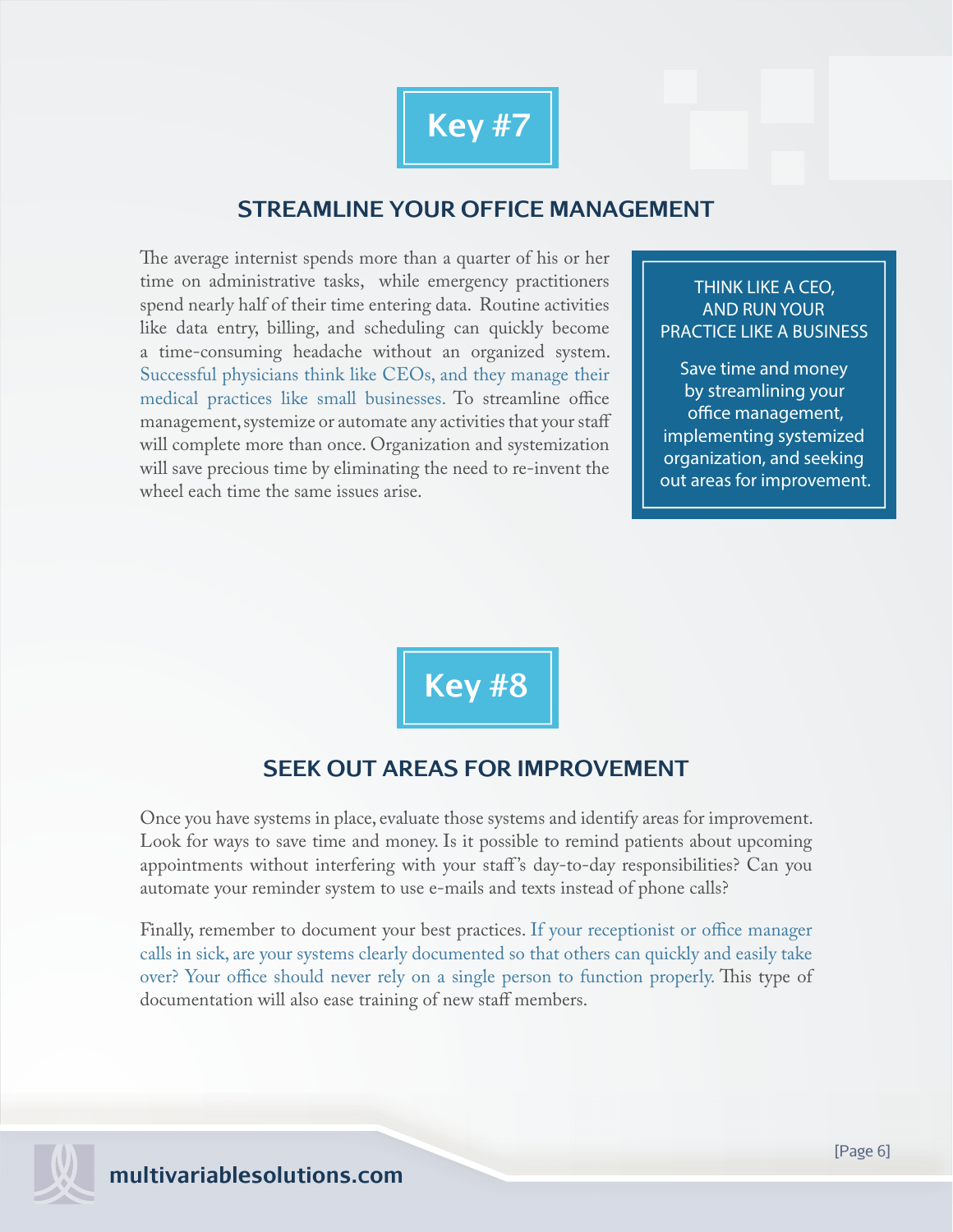

## **CRUNCH THE NUMBERS**

Even if you have joined a practice with existing patients, you will likely find yourself in a position to take on new patients eventually. When generating new patients for your office, you have a variety of lead generation programs from which to choose. Most lead generation programs—from advertising, to marketing, to direct mail campaigns—will cost you money, but which will get you the best results? Compare lead generation programs by tracking conversion rate and calculating return on investment (ROI).

At first glance, the numbers may be deceiving. Just because your direct mail campaign brought you new clients doesn't mean it was successful. For every direct mail flyer you sent out, how

#### BRUSH UP ON YOUR MATH SKILLS

Ready to dust off that calculator and start crunching numbers? Evaluate your lead generation programs and understand your bottom line to increase your profit margin.

many new patients called your office? If the flyer program cost you  $$10,000$  and only returned \$10,000 in profit, the program may not be worth repeating. On the other hand, your free referral campaign likely used important non-monetary resources. Weigh both cost and time. Simple math can help you consistently and efficiently compare and evaluate your lead generation programs.

**Key #10**

## **FOCUS ON THE BOTTOM LINE**

As a physician, some factors are beyond your control. The good news: You control your own profit margin. The first step toward increasing profit is simple: Know your profit margin. Next, think about how you can lower your costs: Can you negotiate better deals with your suppliers or your landlord? Finally, think about how you can increase revenue: What additional services are you able to offer patients? If you offer superior services, don't be afraid to charge more than your competitors—many patients will pay more for better services.

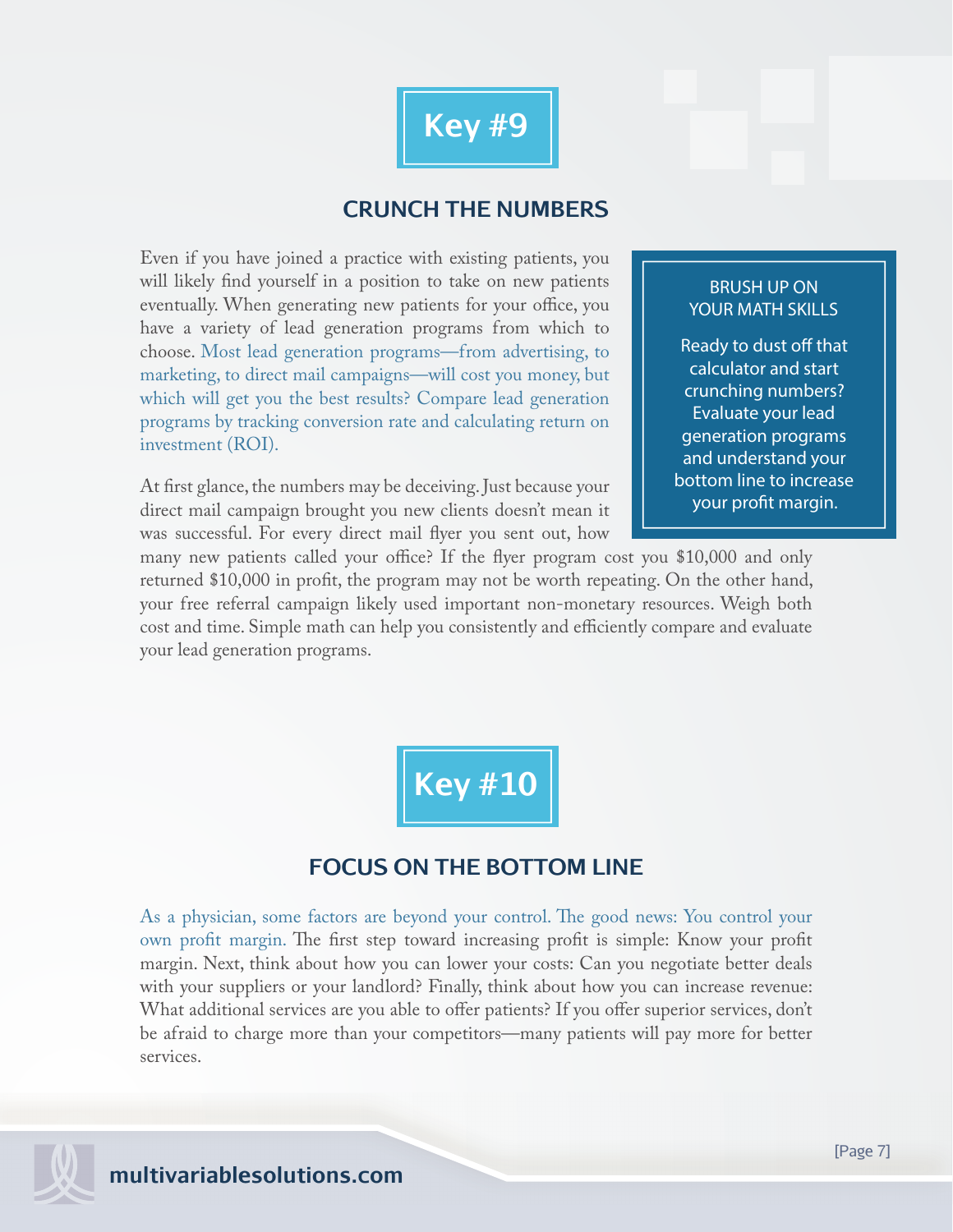

## **Do you know the answers to these questions?**

Why do my patients choose my medical practice?

Why do my patients return to my medical practice?

Why do my patients recommend me to their friends, colleagues, and family members?

How do I express empathy for my patients?

What services do I offer that other doctors do not?

In what ways do I build trust with my patients?

How can I improve my office systems?

Does my practice rely on any single person?

What are the conversion rates of my lead generation programs?

What is my profit margin?

#### **CHOICES**

When choosing a physician, patients have choices. As a physician, you have choices, too. Choose to drive your medical practice to success by following these ten best business practices:

- 1 | Hire a Director of First Impressions
- 2 | Train Your Team to Prioritize Patient Satisfaction
- 3 | Treat Ever Patient like a Yelp Reviewer
- 4 | Prevent Malpractice Suits Through Compassionate Care
- 5 | Differentiate Yourself from Other Practices
- 6 | Offer Customized Care Plans
- 7 | Streamline Your Office Management
- 8 | Seek Out Areas for Improvement
- 9 | Crunch the Numbers
- 10 | Focus on the Bottom Line

**m multivariablesolutions.com**

[Page 8]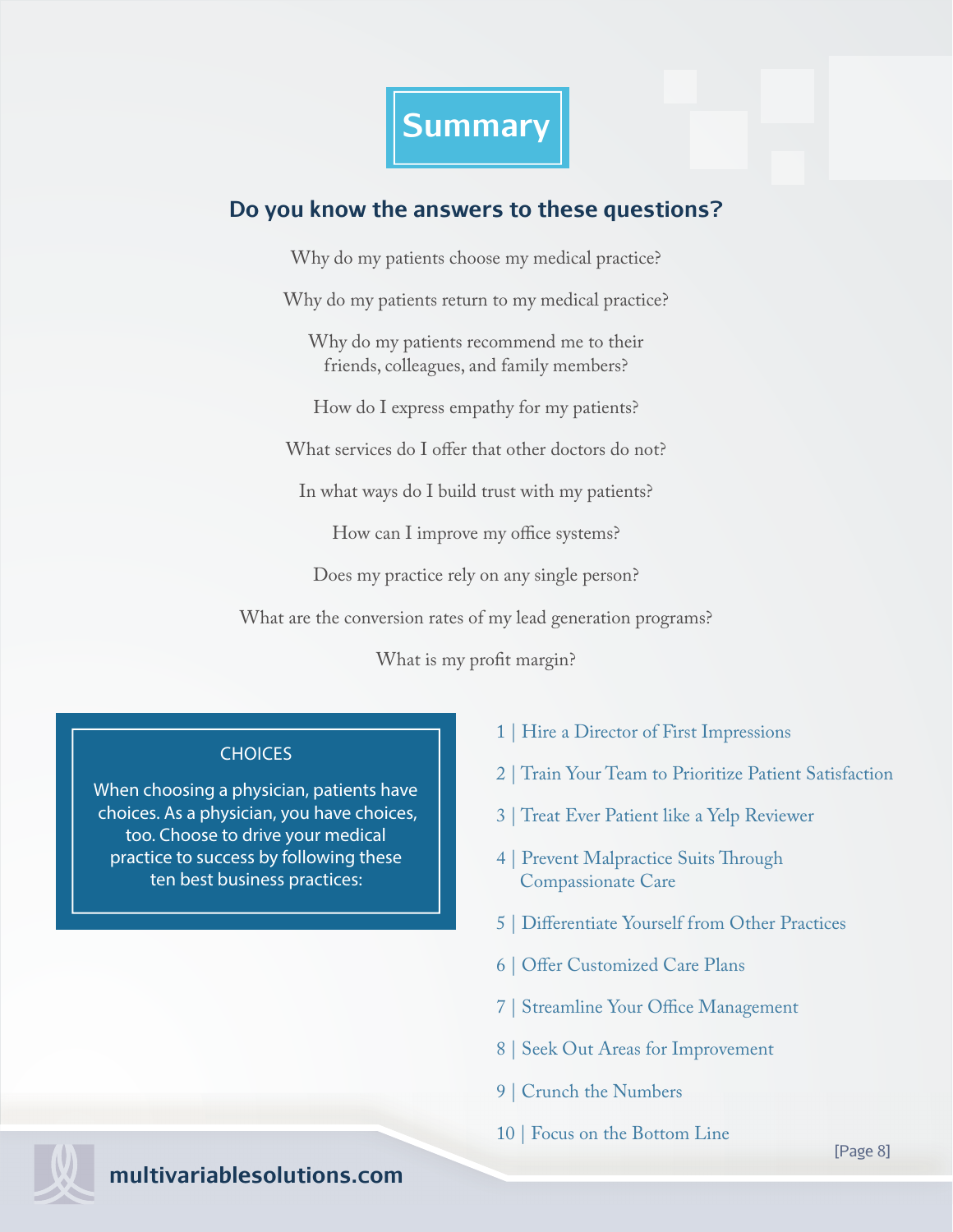## **Practice Background Questionnaire**

| Name:           | Practice Name: |
|-----------------|----------------|
| Practice Phone: | Mobile:        |
| Address:        | Email:         |

CONFIDENTIALITY NOTE: The information contained within this questionnaire is confidential information, intended only for the use of Multivariable Solutions and the person completing this questionnaire. If the receiver of this questionnaire is not the intended recipient, the receiver is hereby notified that any dissemination, distribution, copy or publication of the questionnaire is strictly prohibited.

## **Introduce Us To Your Business**

To get started, we'd like you to tell us a little more about you and your business. The following questions have been designed to help us identify key profit building opportunities within your business, so that we can prepare to have a productive face-to-face meeting.

|                                                                                                                 | $\frac{0}{6}$                                                                            |
|-----------------------------------------------------------------------------------------------------------------|------------------------------------------------------------------------------------------|
|                                                                                                                 |                                                                                          |
|                                                                                                                 |                                                                                          |
|                                                                                                                 |                                                                                          |
|                                                                                                                 |                                                                                          |
|                                                                                                                 | How much would you like?                                                                 |
| Do you have a business plan? $\Box$ Yes $\Box$ No                                                               | Do you have a marketing plan? $\Box$ Yes<br>$\square$ No                                 |
| If yes, how often do you measure your progress against the plan? $\Box$ I don't $\Box$ Monthly $\Box$ Quarterly | $\Box$ Annually                                                                          |
|                                                                                                                 | If you had one wish for your practice in the next 30 days, what would it be?             |
|                                                                                                                 | Who other than yourself is involved in the decision making process within your practice? |
| Is there anything else you'd like to share about yourself or your practice?                                     |                                                                                          |
|                                                                                                                 |                                                                                          |

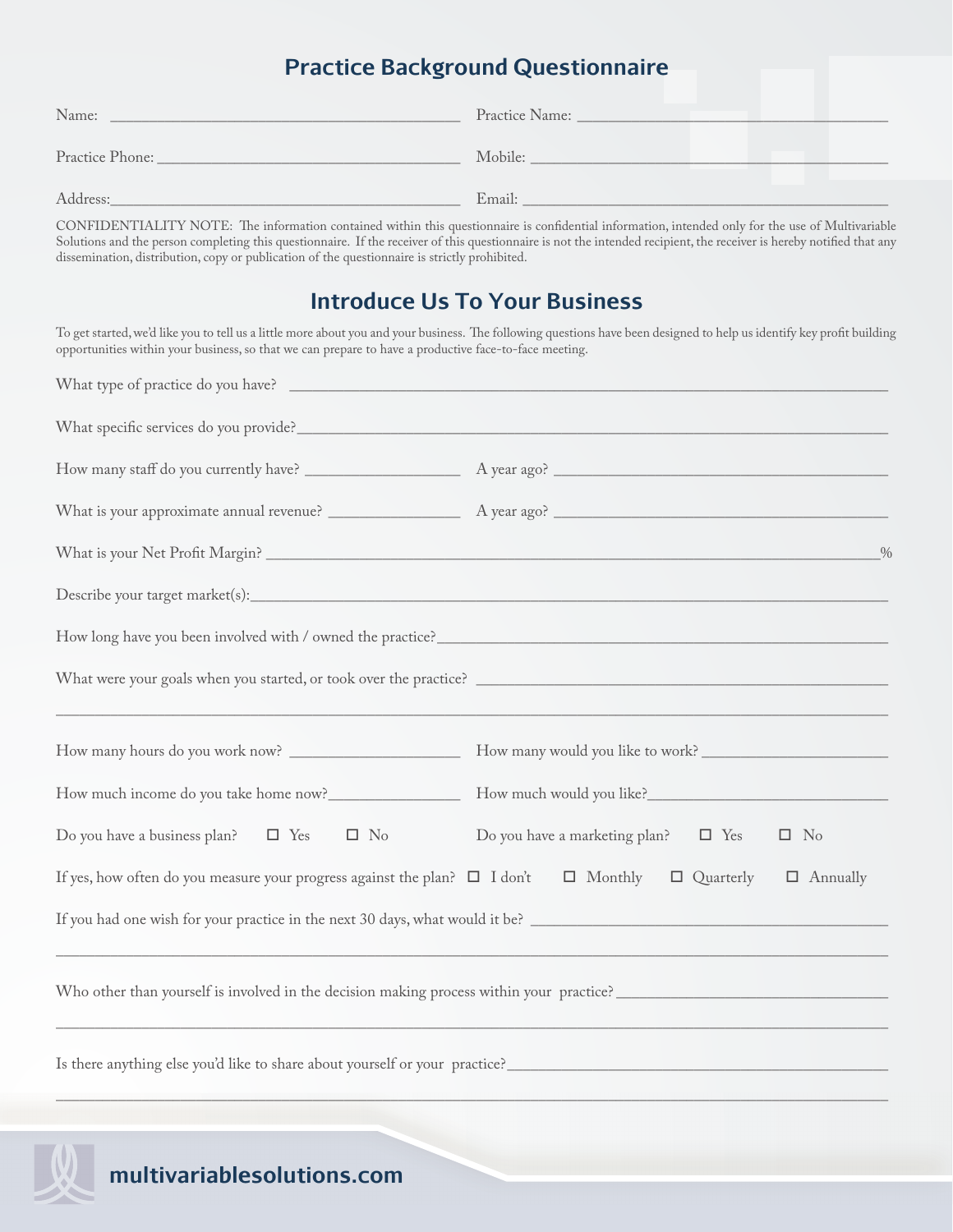## **Select Your Top 5-7 Business Priorities**

#### **Sales & Marketing**

- $\Box$  Having turn-key, persuasive and inexpensive ways to generate more leads and prospects for my products and services.
- $\Box$  A step-by-step marketing plan that significantly increases my new customers, revenues and profits without taking all my energy away from day-to-day business.
- $\Box$  Creating customer focused advertising and online marketing strategies to draw willing buyers to my business every week.
- $\Box$  The most effective sales appeal for my products and services that uniquely sets my business head and shoulders above my competition.
- $\Box$  To build a more motivated, professional and profitable sales or telemarketing force that creates a far stronger sales conversion and average sale value.
- $\Box$  Having a strategy that will compel my former and inactive customers to come back and buy from me again and again.
- $\Box$  Boosting the average sale value and creating a far better sales result from every customer that we are currently doing business with.
- $\Box$  Introducing new and more profitable product lines or services to both win new customers and extend the value we provide with our existing ones.

#### **Team Building & Leadership**

- $\Box$  Helping me develop and build strong leadership skills and attributes so I can not only manage, but truly lead my people and my company.
- $\square$  To help me find or re-find my passion and get my heart and mind back focused on enjoying running and building the business again.
- $\Box$  Using a recruiting system that is both efficient and effective to help me add the right, motivated and great people to my team.
- $\Box$  Developing an ongoing training system so people are more effective and more productive at their jobs and are ready for promotion as the company goes on.
- $\Box$  Training my team so they deliver superior levels of customer service and create raving fans and repeat buyers time after time.
- $\Box$  Helping me and my team get better use of our time and stop working reactively, and become more pro-active about building the company.

#### **Running Your Practice**

- $\Box$  Developing a clear and powerful set of both personal and business goals and having a vision for my company.
- $\Box$  To get myself the freedom of more time away from the business, still knowing it is growing and creating increasing profits without me there.
- $\Box$  To help me understand how to re-invest my profits back into the business or how to make profits and invest them for passive income outside of my business.
- $\Box$  Getting a solid business plan of action so I and my team are focused on doing what matters, what is important and what will get the biggest results.
- $\Box$  To get the business and my people to a stage where they can run it profitably so I can take some time out each week and vacation each year.
- $\Box$  Developing a straight forward succession plan so I can replace myself with the right people at the right time and allow them to run it without me.
- $\Box$  Expanding the operation to multiple outlets or multiple territories so I can take advantage of an already solid and profitable business model.
- $\Box$  Creating a franchise system that both sells and creates profitable franchisees who can afford to pay me serious royalties.
- $\Box$  Assistance with taking the company international to profit from global markets, global costs and global currency values.

#### **Systems**

- $\Box$  Having a system for controlling, managing, and reporting the company finances so I can know I am building real profits.
- $\Box$  Working 'ON' my business rather than 'IN' it and create a systems dependent company rather than a people dependent one.
- $\Box$  Developing an organized chart and position descriptions and getting the company administration handled.
- $\Box$  Building consistency of delivery into my products/services giving better levels of service and more rewarding customer experiences.

#### **Coaching**

- $\Box$  Having a Hotline to a great coach who can help me stay focused, answer my most important business questions and help me grow the business.
- $\Box$  Other

**Thank you for your time! Please print and fax the form to 619.858.5174**



## **m multivariablesolutions.com**